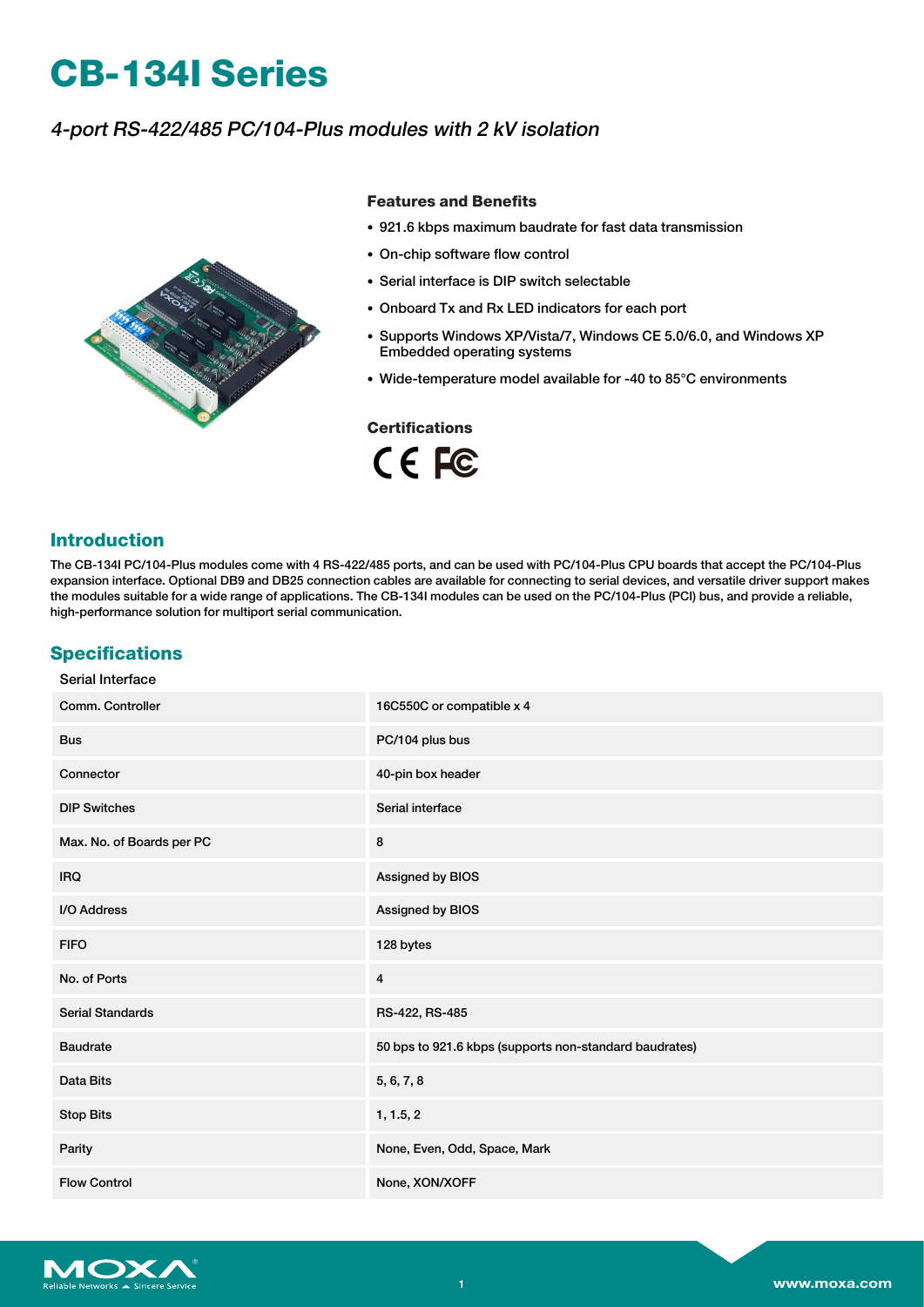| <b>Serial Signals</b>                  |                                                                                                                                                                                                                                                                  |  |  |  |
|----------------------------------------|------------------------------------------------------------------------------------------------------------------------------------------------------------------------------------------------------------------------------------------------------------------|--|--|--|
| <b>RS-232</b>                          | TxD, RxD, RTS, CTS, DTR, DSR, DCD, GND                                                                                                                                                                                                                           |  |  |  |
| <b>Serial Software Features</b>        |                                                                                                                                                                                                                                                                  |  |  |  |
| <b>Windows Drivers</b>                 | DOS, Windows 95/98/ME/NT/2000, Windows XP/2003/Vista/2008/7/8/8.1/10 (x86/x64),<br>Windows 2008 R2/2012/2012 R2/2016/2019 (x64), Windows Embedded CE 5.0/6.0,<br><b>Windows XP Embedded</b>                                                                      |  |  |  |
| <b>Linux Drivers</b>                   | Linux kernel 2.4.x, Linux kernel 2.6.x, Linux kernel 3.x                                                                                                                                                                                                         |  |  |  |
| <b>UNIX Drivers</b>                    | QNX 6, Solaris 10, UnixWare 7                                                                                                                                                                                                                                    |  |  |  |
| <b>Power Parameters</b>                |                                                                                                                                                                                                                                                                  |  |  |  |
| <b>Input Current</b>                   | 153 mA @ 5 VDC                                                                                                                                                                                                                                                   |  |  |  |
| <b>Input Voltage</b>                   | 5 VDC                                                                                                                                                                                                                                                            |  |  |  |
| <b>Physical Characteristics</b>        |                                                                                                                                                                                                                                                                  |  |  |  |
| <b>Dimensions</b>                      | 90 x 96 mm (3.54 x 3.78 in)                                                                                                                                                                                                                                      |  |  |  |
| <b>LED</b> Interface                   |                                                                                                                                                                                                                                                                  |  |  |  |
| <b>LED Indicators</b>                  | Built-in Tx, Rx LEDs for each port                                                                                                                                                                                                                               |  |  |  |
| <b>Environmental Limits</b>            |                                                                                                                                                                                                                                                                  |  |  |  |
| <b>Operating Temperature</b>           | CB-134I: 0 to 55°C (32 to 131°F)<br>CB-134I-T: -40 to 85°C (-40 to 185°F)                                                                                                                                                                                        |  |  |  |
| Storage Temperature (package included) | -40 to 85°C (-40 to 185°F)                                                                                                                                                                                                                                       |  |  |  |
| <b>Ambient Relative Humidity</b>       | 5 to 95% (non-condensing)                                                                                                                                                                                                                                        |  |  |  |
| <b>Standards and Certifications</b>    |                                                                                                                                                                                                                                                                  |  |  |  |
| <b>EMC</b>                             | EN 55032/24, EN 61000-6-2/-6-4                                                                                                                                                                                                                                   |  |  |  |
| EMI                                    | CISPR 32, FCC Part 15B Class A                                                                                                                                                                                                                                   |  |  |  |
| <b>EMS</b>                             | IEC 61000-4-2 ESD: Contact: 4 kV; Air: 8 kV<br>IEC 61000-4-3 RS: 80 MHz to 1 GHz: 3 V/m<br>IEC 61000-4-4 EFT: Power: 2 kV; Signal: 1 kV<br>IEC 61000-4-5 Surge: Power: 0.5 kV<br>IEC 61000-4-6 CS: 150 kHz to 80 MHz: 3 V/m; Signal: 3 V/m<br>IEC 61000-4-8 PFMF |  |  |  |
| <b>Environmental Testing</b>           | IEC 60068-2-1<br>IEC 60068-2-2<br>IEC 60068-2-3<br>IEC 60068-2-14                                                                                                                                                                                                |  |  |  |
| Vibration                              | IEC 60068-2-6                                                                                                                                                                                                                                                    |  |  |  |
| <b>Declaration</b>                     |                                                                                                                                                                                                                                                                  |  |  |  |
| <b>Green Product</b>                   | RoHS, CRoHS, WEEE                                                                                                                                                                                                                                                |  |  |  |
| <b>MTBF</b>                            |                                                                                                                                                                                                                                                                  |  |  |  |
| Time                                   | 403,631 hrs                                                                                                                                                                                                                                                      |  |  |  |
| <b>Standards</b>                       | Telcordia (Bellcore), GB                                                                                                                                                                                                                                         |  |  |  |
| Warranty                               |                                                                                                                                                                                                                                                                  |  |  |  |
| <b>Warranty Period</b>                 | 5 years                                                                                                                                                                                                                                                          |  |  |  |
| <b>Details</b>                         | See www.moxa.com/warranty                                                                                                                                                                                                                                        |  |  |  |